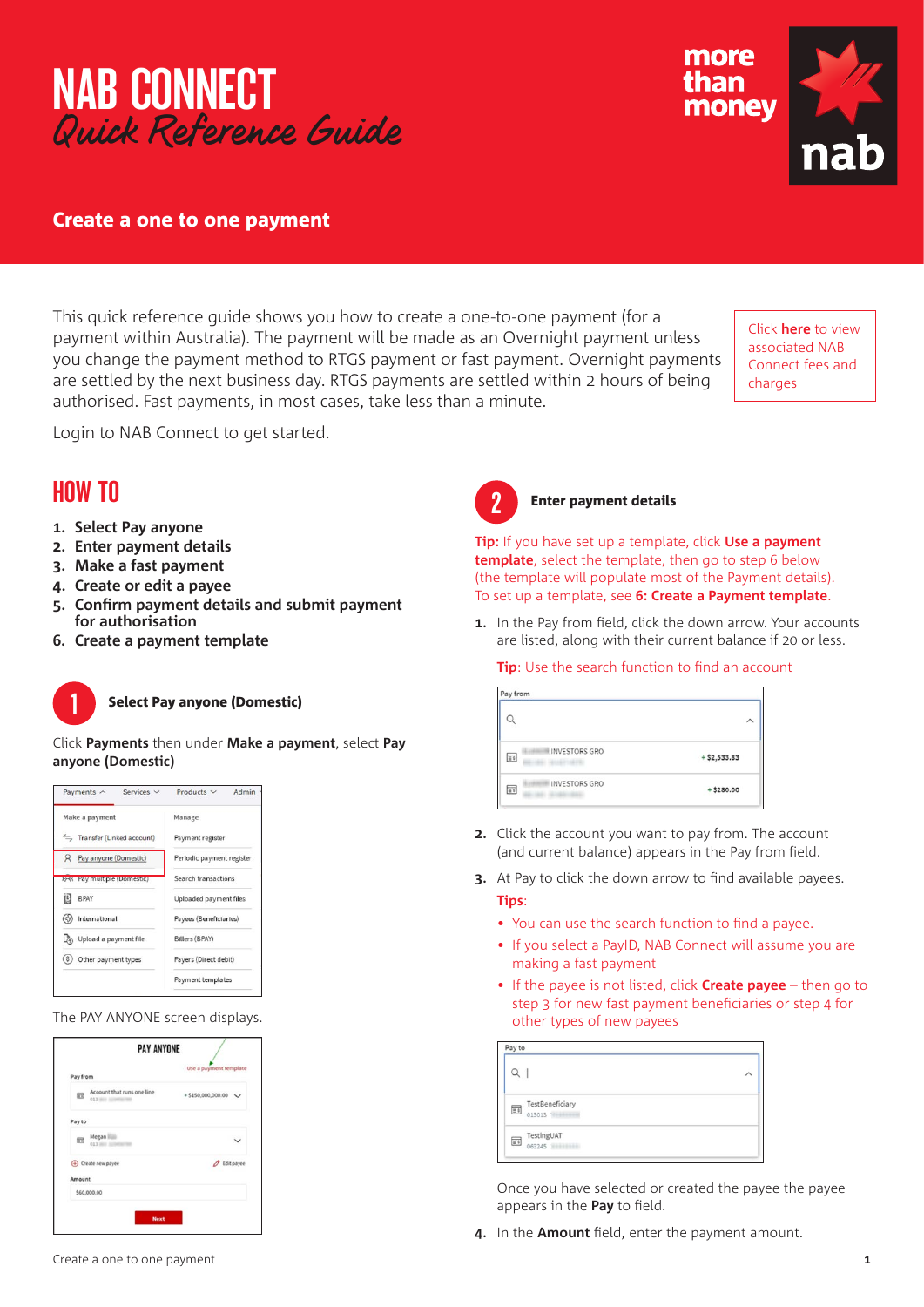

The PAY ANYONE screen expands to include **Pay when, Payment method, Reference** and **Description for you** fields.

### **Pay when** field:

The default is **Today**. To change to a later date or create a periodic payment on a weekly, fortnightly monthly or quarterly basis, click the down arrow. You can use the calendar in the **Date** field to select the payment date (payments can be made up to 90 days in advance).

| Pay when              | Date (dd/mm/yyyy) |
|-----------------------|-------------------|
| Today<br>$\checkmark$ | 18/06/2018        |

### **Payment method** field:

The **Payment Method** defaults to **Overnight**.

**Note:** You can change the default method to fast payments in the **My settings** menu. Click **My settings** in the banner at the top of the screen.

- **6.**  Click **More about payment options, fees and charges** (see below) to find out about other payment options.
- **7.** Click the down arrow to choose another method.



**Reference** and **Description for you** fields:

- **Descriptions for payees** will appear on their internet platform.
- **Descriptions for you** will appear in your Transaction History in Nab Connect.

If you wish, you can add further information for the payee by clicking **Add a detailed description for you & payee** (applicable only to **Fast payments**).

### **Note:** Only applicable when creating Fast payments or RTGS.

Click **Next** and go to 5: Confirm payment details.



### **Make a fast payment**

If you have selected a Pay ID from the **Pay To** dropdown list, the payment method is already set to **fast payment** (jump to step 1 below)

If not, and you want to make a fast payment for this transaction:

- Click **Create Payee**
- Go to **Payment type** and click the dropdown arrow. Available payment types are displayed:



- Depending on your choice, NAB Connect prompts you to enter the details (BSB/Account or email address, for example)
- If you enter a PayID, click Verify. NAB Connect verifies the Pay ID and displays the person/entity to whom it is registered.
- **1.** Enter a description for the payee. Check **Save payee** if you want to use this payee in future fast payments.
- **2.**  Click **Continue**.
- **3.** Enter the amount, then click **Next**. The Payment details are displayed for you to check.
- **4.** Enter descriptions of the payment for the payee and for you (optional), then click **Next**.
- **5.** Confirm the payment details.Click **Back** to change any details, otherwise click **Submit**.
- If the payment does not require further authorisation, it will now be processed.
- If the payment needs to be authorised, it will be sent for authorisation.



# Create or edit a payee

You can create a new payee or edit an existing payee while creating a Pay anyone (Domestic) payment.

# **To create a new payee**:

**1.**  Click **Create payee**

The Create new payee page displays.

- **2.** Complete the fields.
- **3.** Check **Save** payee to save the details for future use.
- **4.**  Click **Continue**. You may receive a prompt to check the details.